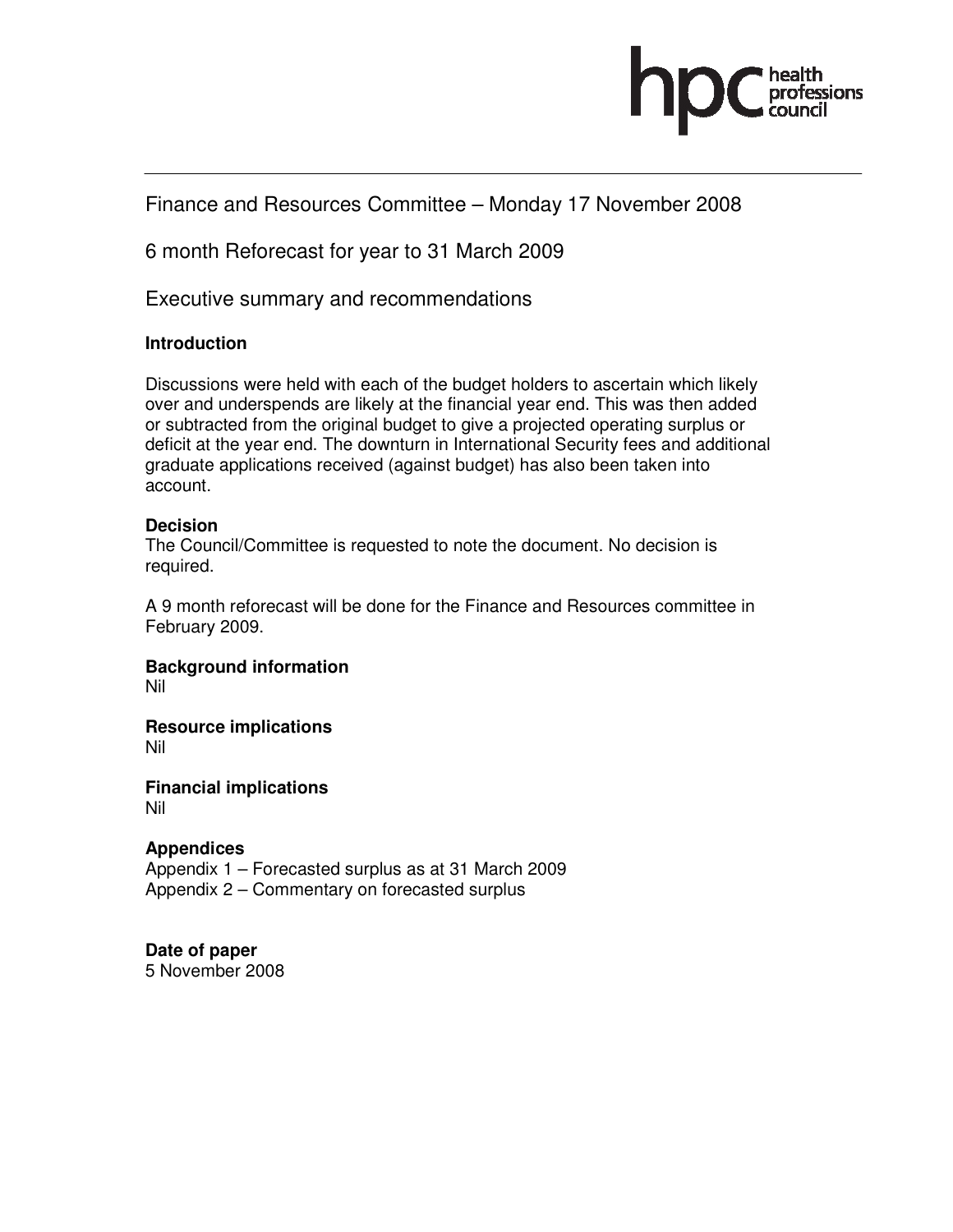# **HEALTH PROFESSIONS COUNCIL**

# **COMMENTRY FOR 6 MONTH REFORECAST FOR THE YEAR ENDING 31 MARCH 2009**

#### **INTRODUCTION**

These accounts show our predicted year end position on 31 March 2009 based on our six monthly management accounts to 30 September 2008.

#### **DETAILED SUMMARY**

At the end of the financial year, we budgeted an operating surplus, before investments of £244,840. We now forecast the surplus to be £609,725, favourable variance of £364,885.

#### **INCOME**

We forecast at the end of the financial year income will be £51,795 below budget. Of this, £195K relates to the international secrunity fee income. We budgeted for 2,099 applications to be received this year but we now predict to receive 1,610 applications. This is a difference of 489 applications.

We also predict that the renewal fee will be below budget by £83K. This is due to Dietitians renewal fee that was recognised in the prior financial year due to an error in the income model. To elaborate, income had been recognised a month early in 2007/08 and therefore 3 months Dietitians renewal fee income relating to 2008/09 was recognised in the previous financial year.

This is offset by the UK scrutiny fee income which we predict will be £226K above budget. We budgeted for 6,499 UK applications being received and we now predict this to be 11,551, an increase of 5,052 applications.

## **DEPARTMENTS**

We forecast at the end of the financial year that total operating expenditure will be £416,680 above budget. Total expenditure is forecast as being £13,068,082 compared to £13,484,762 which was budgeted for.

#### Education

We forecast that the Education department will be £77K under spent at the end of the financial year. This is mainly due to the number of visits being down on what was budgeted for. 70 visits were budgeted for and we predict 50 visits will be done, generating a saving of £34K. The recruitment of 3 members of staff is being delayed until the next financial year, a saving of £28K.

#### Chief Executive

We forecast that the Chief Executive department will be £16K overspent at the end of the financial year. This is mainly due to an increase in travel and subsistence costs, where the Chief executive is travelling more frequently to Scotland and working groups. This is generating an overspend of £11K. We also forecast there to be an overspend in conferences of £6K.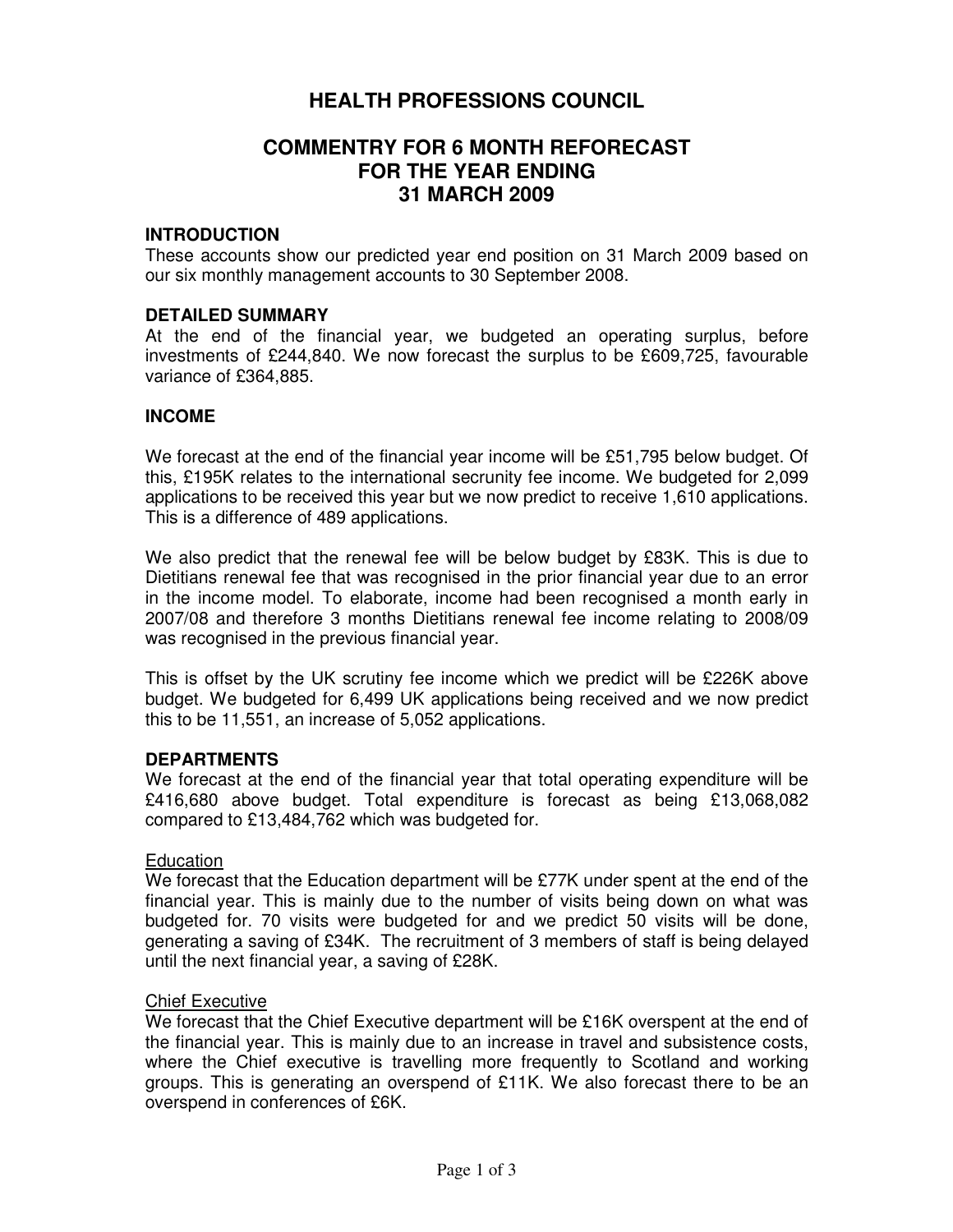# Council, Committee and PLG

We forecast that the council, committee and PLG departments will be £44K under spent at the end of the financial year. This is due to average attendance decreasing from 85% to 80%.

## **Communications**

We forecast at the year end, that the Communications department will be £13K under spent. Of this there will be saving of £55K due to the welcome packs and the student information packs student being delayed until next year. This will be offset against the temporary staff cost which will be overspent by £19K due to various members of staff leaving due the year and temporary staff being employed whilst we recruit the new staff. There will also be an overspend in the travel and subsistence of £19k due to an increase in the number of conferences attended.

## **Facilities**

We forecast at the year end the Facilities department will be £13K overspent. Of this, there will be an overspend of £15K in Building Refurbishment due to the overrun of the 22-26 Stannary Street project and the repair work being done to the façade of 20 Stannary Street. There will be overspends in room hire of £10K, due to storage costs not being budgeted for, telephone of £15K, due to increased usage and Office equipment <£1,000 due to replacement chairs being purchased. These overspends will be offset against the saving of £36K for electricity due to overpayments being made in previous financial years.

## Finance

We forecast at the year the Finance department will be £37K overspent. This is mainly due to other professional fees being overspent by £11K due to legal advice obtained for supplier contracts. Bank charges will be overspent by £11K due to a budget estimation error. We predict an overspend in taxation advice of £10K due to advice obtained from Baker Tilly for the deregistration of VAT for 22-26 Stannary Street Limited.

## Fitness to Practise

We forecast at the year end the Fitness to Practise department will be £72K under spent. This is mainly due to Witness costs being under spent by £32K due to less witnesses being called to hearings and Disc Trans Writers being under spent by £66K due to hearings not taking as long as expected (they charge by the hour). These overspends will be offset by room hire which we predict will be £68K overspent due more hearings being held away from Park house and in the home countries. We also predict an overspend on panel costs of £16K due an increase in partner travel costs.

## Human Resources and Partners

We predict at the year end the Human Resources and partner departments will be £3K under spent. This is mainly due to an under spend in partner recruitment of £15K due to a budget estimation error. This will be offset with a predicted overspend in training of £4K and other professional costs of £3K due to CRB checks and OPH referrals.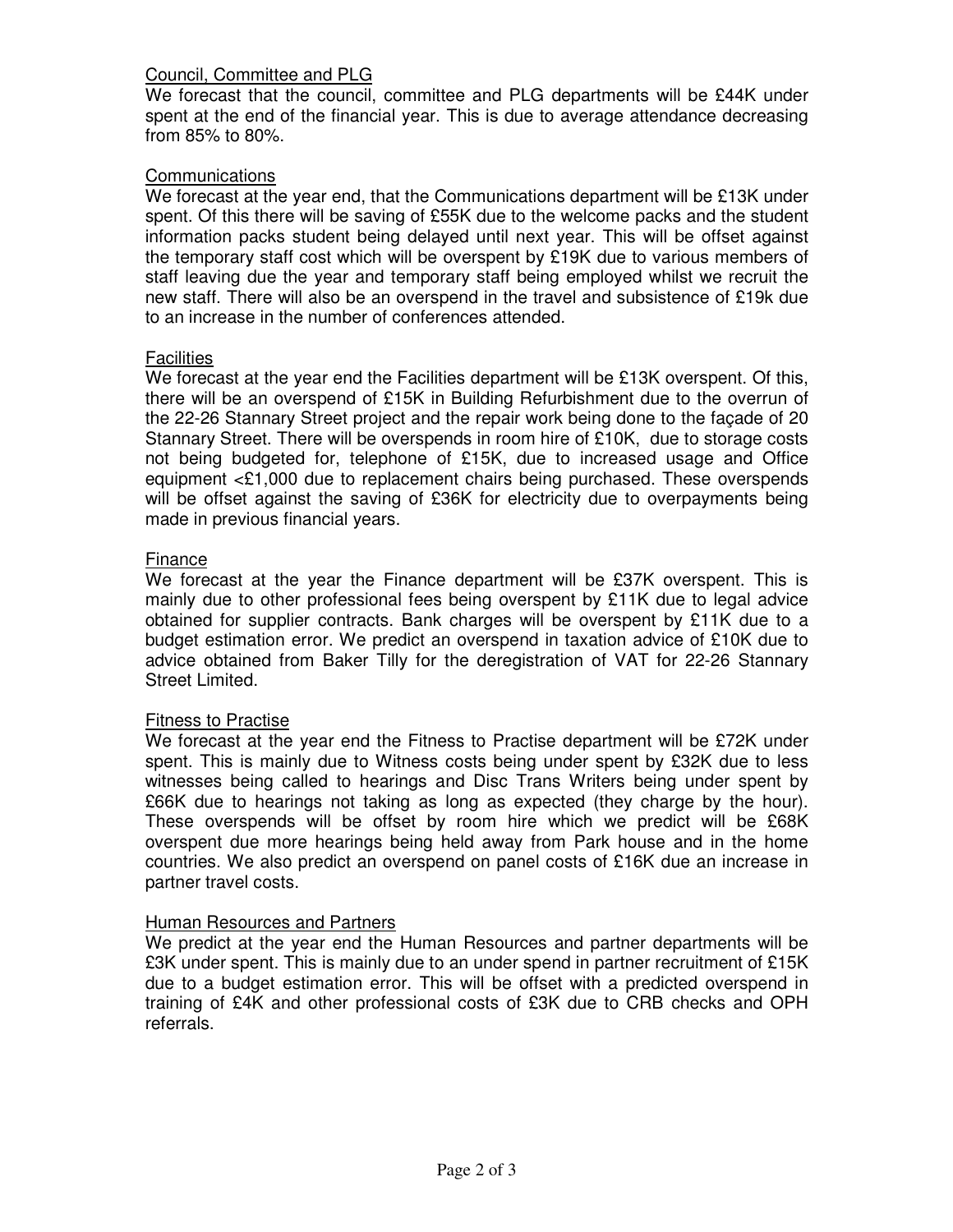## Information Technology

We forecast at the year end the IT department will be £141K under spent. This is mainly due to the under spend in Temporary staff of £150K, which has been transferred to the capital expenditure budget. This relates to User Acceptance Testing. This will be offset with the predicted overspend in other computer service costs of £15K due the delay in the 22-26 Stannary Street project and the cabling for the new building. We also predict an overspend in Computer equipment deprecation of £42K due to a budget estimation error.

#### **Operations**

We forecast an overspend of £26K at the year end in the Operations department. This includes not budgeting for the permanent appointment of the Director of Operations. We also predict an overspend in Archive storage costs (£4K) due to the reboxing of old boxed in storage and also an overspend in Disaster Contingency plan costs of £4K, due to the increase in the yearly rental of the Disaster recover site.

#### Policy and Standards

We forecast at the year end an under spend of £54K, at the year end in the Policy and Standards department. This is mainly due to the Market research being delayed until the next financial year, a saving of £30K. We also forecast a saving of £15K in General events due to events also being delayed until the next financial year.

#### Registration

We forecast at the year an under spend of £102K in the Registration department. This is mainly due to the decrease in International applications being received, a saving of £66K. We also forecast an under spend of £34K in the basic pay due to staff leaving during the year and the time it takes to recruit replacement staff. This is offset with a predicted overspend in Temporary staff of £14K which are used to fill the positions whilst new staff are employed.

## Secretariat

We forecast at the year end the Secretariat department will be £2K under spent. This is mainly due to a member of staff leaving in the year, a saving of £4K. This is offset with the cost of a temporary staff member, an overspend of £2K, who was employed whilst a new staff member was recruited.

## **CONCLUSION**

Overall, at the end of the financial year we predict an operating surplus of £610K, before investments against a budgeted surplus of £245K.

**Charlotte Milner Financial Controller November 2008**